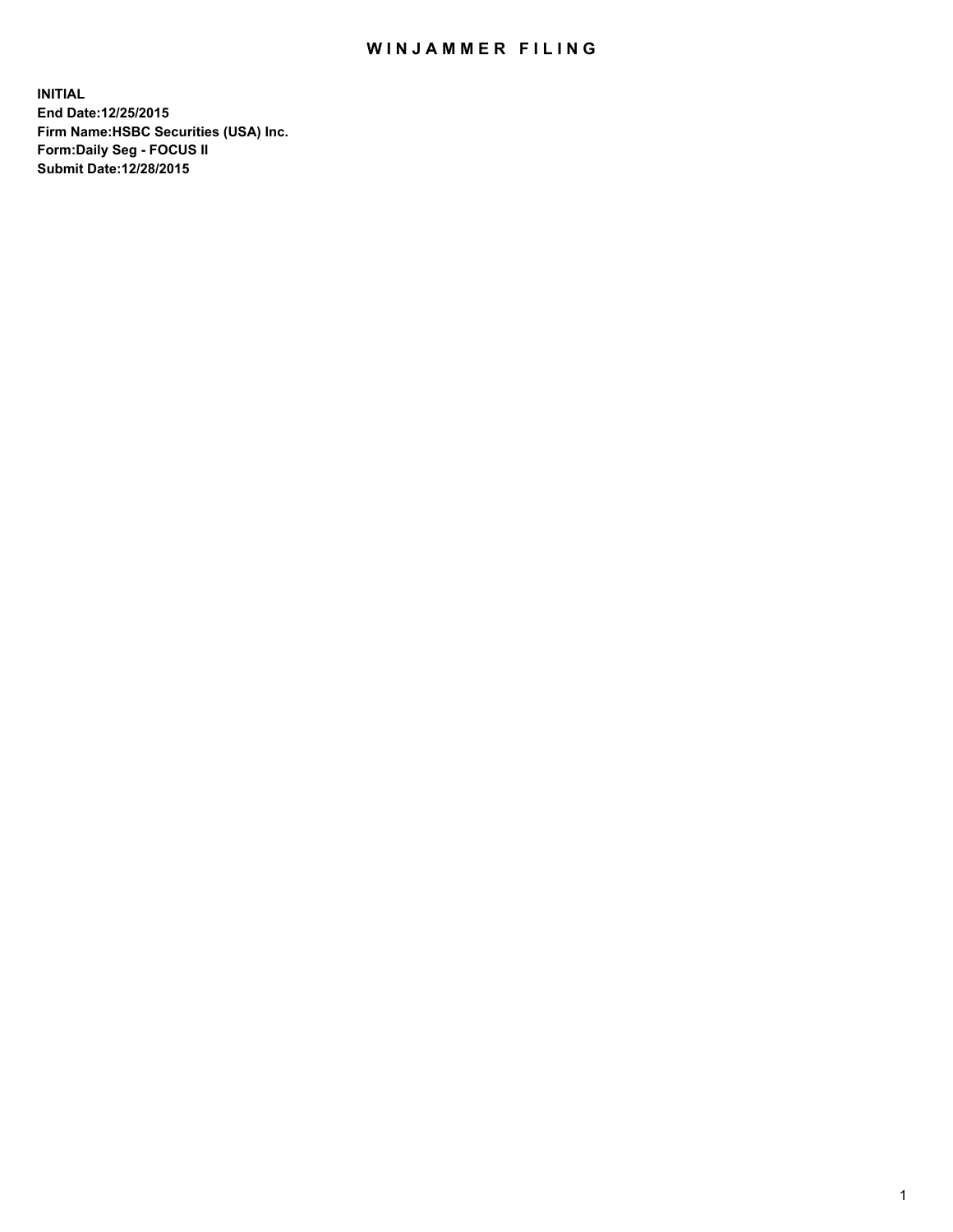## **INITIAL End Date:12/25/2015 Firm Name:HSBC Securities (USA) Inc. Form:Daily Seg - FOCUS II Submit Date:12/28/2015 Daily Segregation - Cover Page**

| Name of Company<br><b>Contact Name</b><br><b>Contact Phone Number</b><br><b>Contact Email Address</b>                                                                                                                                                                                                                         | <b>HSBC Securities (USA) Inc.</b><br><b>Michael Vacca</b><br>212-525-7951<br>steven.richardson@us.hsbc.com |
|-------------------------------------------------------------------------------------------------------------------------------------------------------------------------------------------------------------------------------------------------------------------------------------------------------------------------------|------------------------------------------------------------------------------------------------------------|
| FCM's Customer Segregated Funds Residual Interest Target (choose one):<br>a. Minimum dollar amount: ; or<br>b. Minimum percentage of customer segregated funds required:%; or<br>c. Dollar amount range between: and; or<br>d. Percentage range of customer segregated funds required between:% and%.                         | 110,000,000<br><u>0</u><br>0 <sub>0</sub><br>0 <sub>0</sub>                                                |
| FCM's Customer Secured Amount Funds Residual Interest Target (choose one):<br>a. Minimum dollar amount: ; or<br>b. Minimum percentage of customer secured funds required:%; or<br>c. Dollar amount range between: and; or<br>d. Percentage range of customer secured funds required between:% and%.                           | 10,000,000<br><u>0</u><br>0 <sub>0</sub><br>0 <sub>0</sub>                                                 |
| FCM's Cleared Swaps Customer Collateral Residual Interest Target (choose one):<br>a. Minimum dollar amount: ; or<br>b. Minimum percentage of cleared swaps customer collateral required:%; or<br>c. Dollar amount range between: and; or<br>d. Percentage range of cleared swaps customer collateral required between:% and%. | 90,000,000<br><u>0</u><br>0 <sub>0</sub><br>0 <sub>0</sub>                                                 |

Attach supporting documents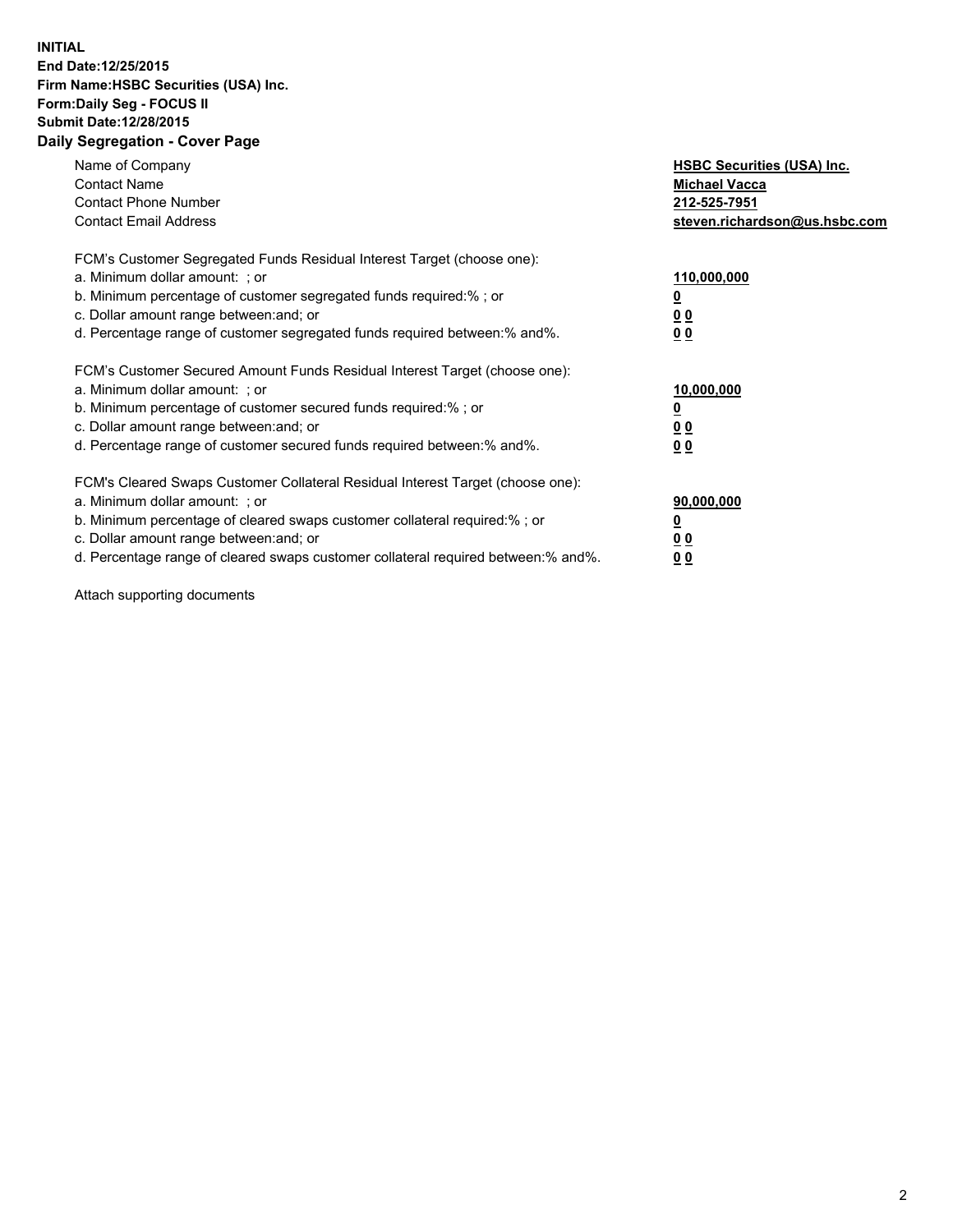**INITIAL End Date:12/25/2015 Firm Name:HSBC Securities (USA) Inc. Form:Daily Seg - FOCUS II Submit Date:12/28/2015**

## **Daily Segregation - Secured Amounts** Foreign Futures and Foreign Options Secured Amounts

|     | Foreign Futures and Foreign Options Secured Amounts                                         |                                           |
|-----|---------------------------------------------------------------------------------------------|-------------------------------------------|
|     | Amount required to be set aside pursuant to law, rule or regulation of a foreign            | $0$ [7305]                                |
|     | government or a rule of a self-regulatory organization authorized thereunder                |                                           |
| 1.  | Net ledger balance - Foreign Futures and Foreign Option Trading - All Customers             |                                           |
|     | A. Cash                                                                                     | 40,981,766 [7315]                         |
|     | B. Securities (at market)                                                                   | 132,011,335 [7317]                        |
| 2.  | Net unrealized profit (loss) in open futures contracts traded on a foreign board of trade   | <u>-9,158,111</u> [7325]                  |
| 3.  | Exchange traded options                                                                     |                                           |
|     | a. Market value of open option contracts purchased on a foreign board of trade              | $0$ [7335]                                |
|     |                                                                                             |                                           |
|     | b. Market value of open contracts granted (sold) on a foreign board of trade                | $0$ [7337]                                |
| 4.  | Net equity (deficit) (add lines 1. 2. and 3.)                                               | 163,834,990 [7345]                        |
| 5.  | Account liquidating to a deficit and account with a debit balances - gross amount           | 11,117,242 <sub>[7351]</sub>              |
|     | Less: amount offset by customer owned securities                                            | <u>-11,117,242</u> [7352] <u>0</u> [7354] |
| 6.  | Amount required to be set aside as the secured amount - Net Liquidating Equity              | 163,834,990 [7355]                        |
|     | Method (add lines 4 and 5)                                                                  |                                           |
| 7.  | Greater of amount required to be set aside pursuant to foreign jurisdiction (above) or line | 163,834,990 [7360]                        |
|     | 6.<br>FUNDS DEPOSITED IN SEPARATE REGULATION 30.7 ACCOUNTS                                  |                                           |
| 1.  | Cash in banks                                                                               |                                           |
|     | A. Banks located in the United States                                                       | 27,702,147 [7500]                         |
|     | B. Other banks qualified under Regulation 30.7                                              | 0 [7520] 27,702,147 [7530]                |
| 2.  | Securities                                                                                  |                                           |
|     | A. In safekeeping with banks located in the United States                                   | 90,225,436 [7540]                         |
|     | B. In safekeeping with other banks qualified under Regulation 30.7                          | 0 [7560] 90,225,436 [7570]                |
| 3.  | Equities with registered futures commission merchants                                       |                                           |
|     | A. Cash                                                                                     | $0$ [7580]                                |
|     | <b>B.</b> Securities                                                                        | $0$ [7590]                                |
|     | C. Unrealized gain (loss) on open futures contracts                                         | $0$ [7600]                                |
|     | D. Value of long option contracts                                                           | $0$ [7610]                                |
|     |                                                                                             |                                           |
|     | E. Value of short option contracts                                                          | 0 [7615] 0 [7620]                         |
| 4.  | Amounts held by clearing organizations of foreign boards of trade                           |                                           |
|     | A. Cash                                                                                     | $0$ [7640]                                |
|     | <b>B.</b> Securities                                                                        | <u>0</u> [7650]                           |
|     | C. Amount due to (from) clearing organization - daily variation                             | $0$ [7660]                                |
|     | D. Value of long option contracts                                                           | $0$ [7670]                                |
|     | E. Value of short option contracts                                                          | 0 [7675] 0 [7680]                         |
| 5.  | Amounts held by members of foreign boards of trade                                          |                                           |
|     | A. Cash                                                                                     | 82,175,753 [7700]                         |
|     | <b>B.</b> Securities                                                                        | 41,785,900 [7710]                         |
|     | C. Unrealized gain (loss) on open futures contracts                                         | -9,158,111 [7720]                         |
|     | D. Value of long option contracts                                                           | 0 [7730]                                  |
|     | E. Value of short option contracts                                                          | 0 [7735] 114,803,542 [7740]               |
| 6.  | Amounts with other depositories designated by a foreign board of trade                      | 0 [7760]                                  |
| 7.  | Segregated funds on hand                                                                    | 0 [7765]                                  |
| 8.  | Total funds in separate section 30.7 accounts                                               | 232,731,125 [7770]                        |
| 9.  | Excess (deficiency) Set Aside for Secured Amount (subtract line 7 Secured Statement         | 68,896,135 [7380]                         |
|     | Page 1 from Line 8)                                                                         |                                           |
| 10. | Management Target Amount for Excess funds in separate section 30.7 accounts                 | 10,000,000 [7780]                         |
| 11. | Excess (deficiency) funds in separate 30.7 accounts over (under) Management Target          | 58,896,135 [7785]                         |
|     |                                                                                             |                                           |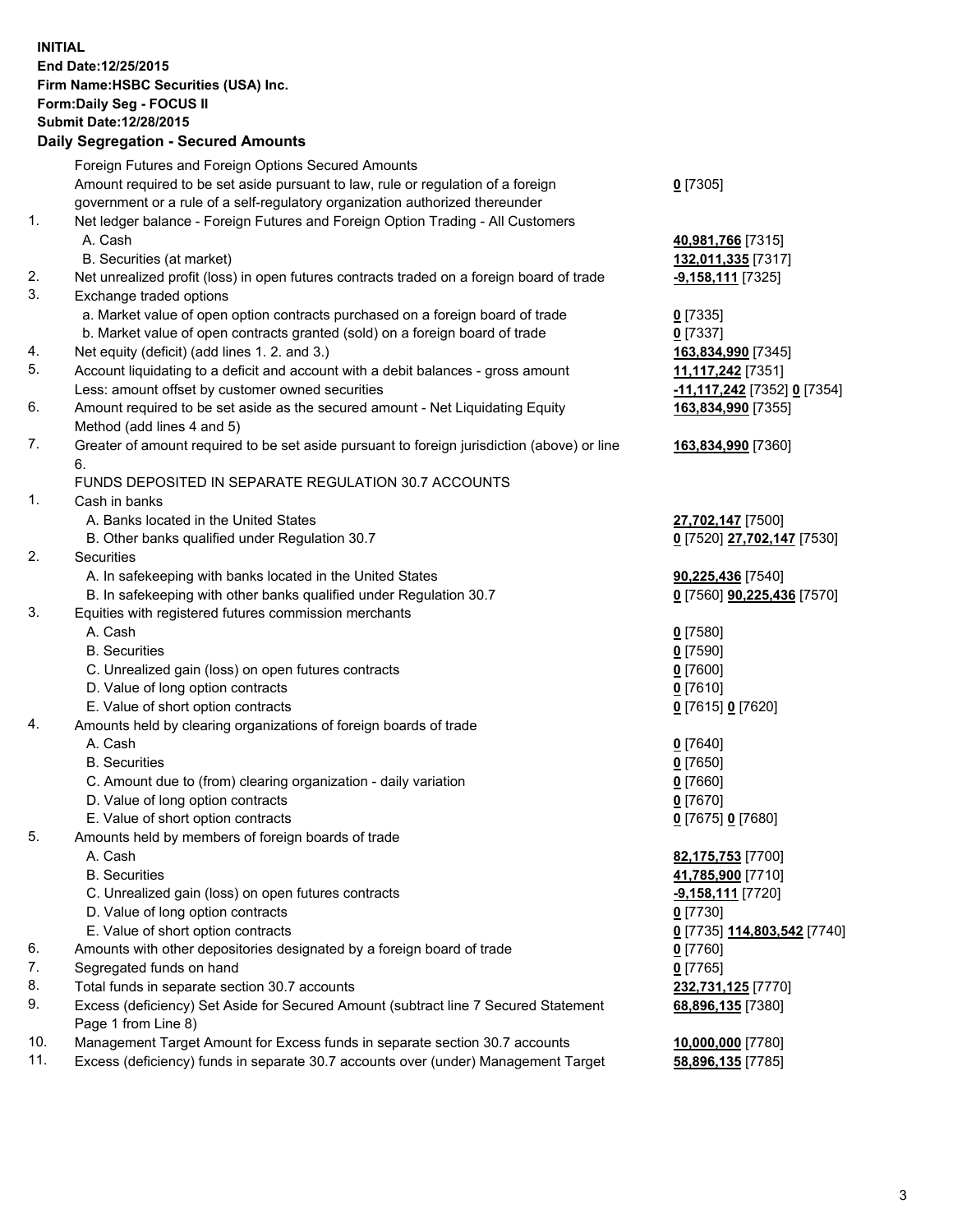|     | <b>INITIAL</b><br>End Date: 12/25/2015<br>Firm Name: HSBC Securities (USA) Inc.                |                             |
|-----|------------------------------------------------------------------------------------------------|-----------------------------|
|     | Form: Daily Seg - FOCUS II                                                                     |                             |
|     | <b>Submit Date: 12/28/2015</b>                                                                 |                             |
|     | Daily Segregation - Segregation Statement                                                      |                             |
|     | SEGREGATION REQUIREMENTS(Section 4d(2) of the CEAct)                                           |                             |
| 1.  | Net ledger balance                                                                             |                             |
|     | A. Cash                                                                                        | 261,786,104 [7010]          |
|     | B. Securities (at market)                                                                      | 986,680,057 [7020]          |
| 2.  | Net unrealized profit (loss) in open futures contracts traded on a contract market             | 14,002,826 [7030]           |
| 3.  | Exchange traded options                                                                        |                             |
|     | A. Add market value of open option contracts purchased on a contract market                    | 109,160,909 [7032]          |
|     | B. Deduct market value of open option contracts granted (sold) on a contract market            | -52,432,203 [7033]          |
| 4.  | Net equity (deficit) (add lines 1, 2 and 3)                                                    | 1,319,197,693 [7040]        |
| 5.  | Accounts liquidating to a deficit and accounts with                                            |                             |
|     | debit balances - gross amount                                                                  | 1,860,943 [7045]            |
|     | Less: amount offset by customer securities                                                     | -1,860,887 [7047] 56 [7050] |
| 6.  | Amount required to be segregated (add lines 4 and 5)                                           | 1,319,197,749 [7060]        |
|     | FUNDS IN SEGREGATED ACCOUNTS                                                                   |                             |
| 7.  | Deposited in segregated funds bank accounts                                                    |                             |
|     | A. Cash                                                                                        | 178,955,805 [7070]          |
|     | B. Securities representing investments of customers' funds (at market)                         | $0$ [7080]                  |
|     | C. Securities held for particular customers or option customers in lieu of cash (at            | 200,635,735 [7090]          |
|     | market)                                                                                        |                             |
| 8.  | Margins on deposit with derivatives clearing organizations of contract markets                 |                             |
|     | A. Cash                                                                                        | 28,618,986 [7100]           |
|     | B. Securities representing investments of customers' funds (at market)                         | 149,300,222 [7110]          |
|     | C. Securities held for particular customers or option customers in lieu of cash (at<br>market) | 786,044,322 [7120]          |
| 9.  | Net settlement from (to) derivatives clearing organizations of contract markets                | -14,107,896 [7130]          |
| 10. | Exchange traded options                                                                        |                             |
|     | A. Value of open long option contracts                                                         | 109,160,909 [7132]          |
|     | B. Value of open short option contracts                                                        | -52,432,203 [7133]          |
| 11. | Net equities with other FCMs                                                                   |                             |
|     | A. Net liquidating equity                                                                      | 80,871,685 [7140]           |
|     | B. Securities representing investments of customers' funds (at market)                         | $0$ [7160]                  |
|     | C. Securities held for particular customers or option customers in lieu of cash (at<br>market) | $0$ [7170]                  |
| 12. | Segregated funds on hand                                                                       | $0$ [7150]                  |
| 13. | Total amount in segregation (add lines 7 through 12)                                           | 1,467,047,565 [7180]        |
| 14. | Excess (deficiency) funds in segregation (subtract line 6 from line 13)                        | 147,849,816 [7190]          |
| 15. | Management Target Amount for Excess funds in segregation                                       | 110,000,000 [7194]          |
| 16. | Excess (deficiency) funds in segregation over (under) Management Target Amount                 | 37,849,816 [7198]           |

16. Excess (deficiency) funds in segregation over (under) Management Target Amount Excess